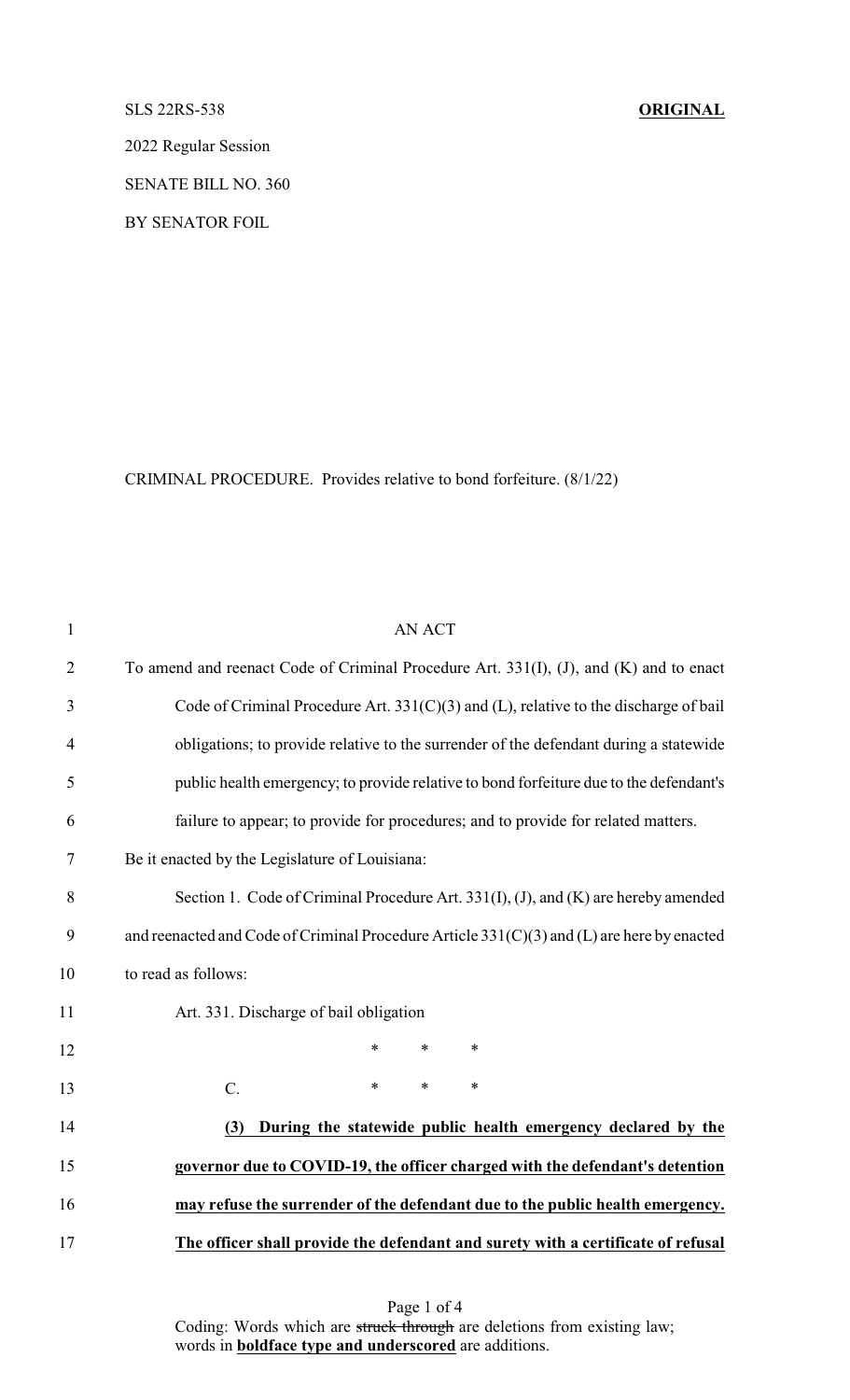| $\mathbf{1}$   | and written notice for a new appearance date and this shall qualify as an               |
|----------------|-----------------------------------------------------------------------------------------|
| $\overline{2}$ | appearance in accordance with Article 337. The officer shall retain a copy and          |
| 3              | forward a copy of the certificate and notice to the clerk of court and the              |
| 4              | prosecuting attorney.                                                                   |
| 5              | $\ast$<br>$\ast$<br>$\ast$                                                              |
| 6              | I. In all cases and by operation of law, during the period of time declared by          |
| 7              | the governor to be a statewide public health emergency due to COVID-19, the time        |
| 8              | period for the appearance or surrender of a defendant is interrupted. The surety's      |
| 9              | opportunity to resolve a failure to appear by surrendering, constructively              |
| 10             | surrendering, or otherwise satisfying the bail obligation is automatically extended for |
| 11             | one hundred eighty days following the declared end of the state of emergency or         |
| 12             | from the date of proper notice of a failure to appear to the defendant, surety agent    |
| 13             | and surety, whichever is later, without need for the filing of any motion, shall be     |
| 14             | calculated as follows:                                                                  |
| 15             | (1) For cases when the defendant failed to appear in court and one                      |
| 16             | hundred eighty days from the date the notice of warrant for arrest was sent has         |
| 17             | not elapsed prior to March 11, 2020, the one hundred eighty day period                  |
| 18             | required before filing a rule to show cause to obtain a judgment of bond                |
| 19             | forfeiture shall not begin to run until August 1, 2022.                                 |
| 20             | (2) For cases when the defendant failed to appear in court between                      |
| 21             | March 11, 2020, and August 31, 2020, the one hundred eighty day period                  |
| 22             | required before filing a rule to show cause to obtain a judgment of bond                |
| 23             | forfeiture shall not begin to run until October 1, 2022.                                |
| 24             | (3) For cases when the defendant failed to appear in court between                      |
| 25             | September 1, 2020, and February 28, 2021, the one hundred eighty day period             |
| 26             | required before filing a rule to show cause to obtain a judgment of bond                |
| 27             | forfeiture shall not begin to run until December 1, 2022.                               |
| 28             | (4) For cases when the defendant failed to appear in court between                      |
| 29             | March 1, 2021, and August 31, 2021, the one hundred eighty day period                   |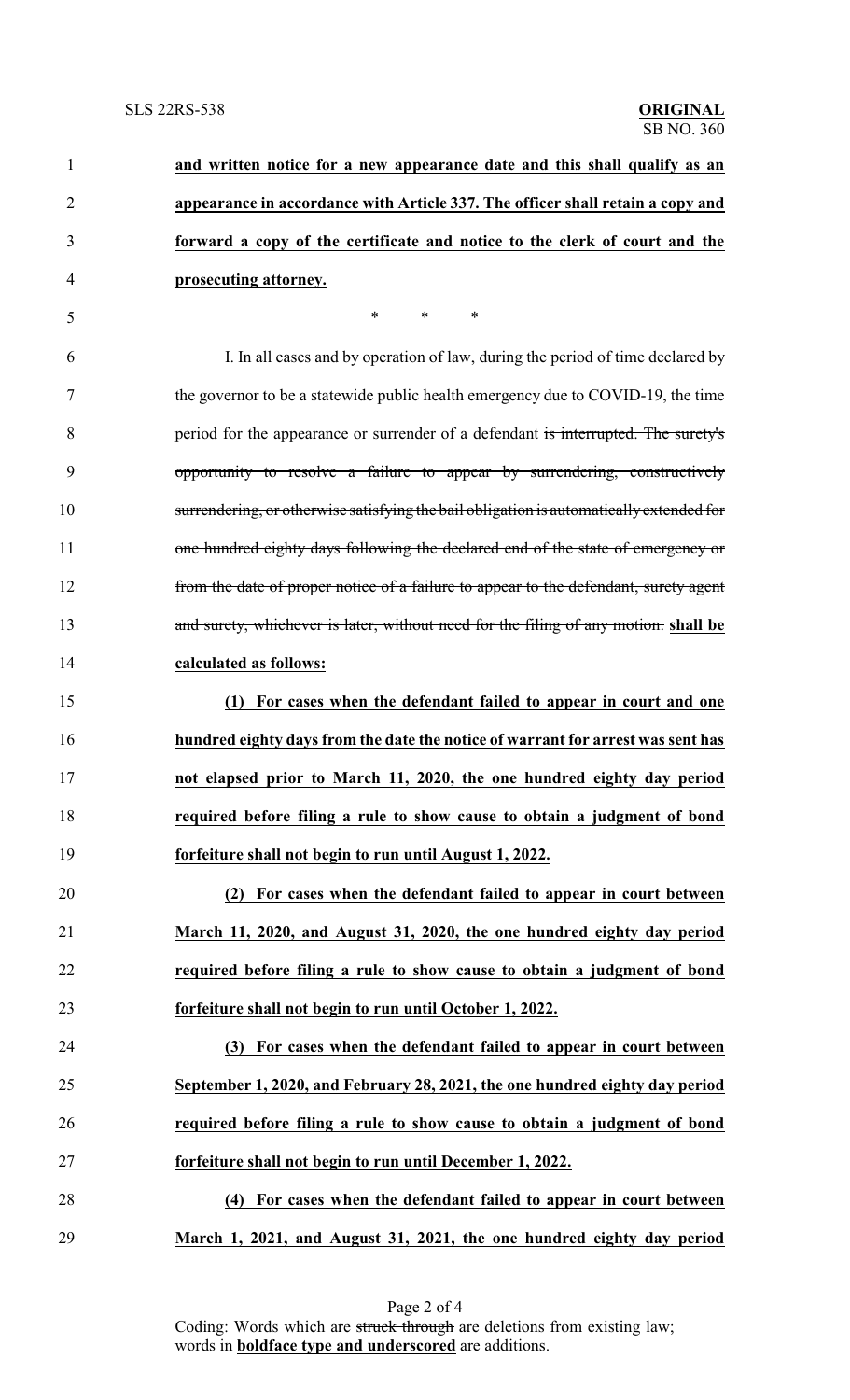| $\mathbf{1}$   | required before filing a rule to show cause to obtain a judgment of bond               |  |
|----------------|----------------------------------------------------------------------------------------|--|
| $\overline{2}$ | forfeiture shall not begin to run until February 1, 2023.                              |  |
| $\mathfrak{Z}$ | (5) For cases when the defendant failed to appear in court between                     |  |
| $\overline{4}$ | September 1, 2021, and February 28, 2022, the one hundred eighty day period            |  |
| 5              | required before filing a rule to show cause to obtain a judgment of bond               |  |
| 6              | forfeiture shall not begin to run until April 1, 2023.                                 |  |
| $\overline{7}$ | (6) For cases when the defendant failed to appear in court between                     |  |
| 8              | March 1, 2022, and July 31, 2022, the one hundred eighty day period required           |  |
| 9              | before filing a rule to show cause to obtain a judgment of bond forfeiture shall       |  |
| 10             | not begin to run until June 1, 2023.                                                   |  |
| 11             | (7) For cases when the defendant failed to appear in court on or after                 |  |
| 12             | August 1, 2022, the one hundred eighty day period required before filing a rule        |  |
| 13             | to show cause to obtain a judgment of bond forfeiture shall begin to run after         |  |
| 14             | the notice of warrant for arrest is sent pursuant to Article 335.                      |  |
| 15             | <b>J.</b> Additionally, a surety may file a motion in the criminal court of records    |  |
| 16             | seeking additional time to surrender a defendant citing specific circumstances related |  |
| 17             | to COVID-19 and pertaining to the defendant in the criminal matter. A motion           |  |
| 18             | seeking relief pursuant to this Paragraph shall be filed prior to or at a hearing      |  |
| 19             | on a rule to show cause to obtain a judgement of bond forfeiture. The court in         |  |
| 20             | its discretion may do either of the following:                                         |  |
| 21             | (1) Grant an additional extension of time not to exceed one hundred                    |  |
| 22             | eighty days. If the court grants an extension of time, the rule to show cause          |  |
| 23             | hearing shall be continued until after the expiration of the extension of time.        |  |
| 24             | (2) Deny the relief.                                                                   |  |
| 25             | <b>J.K.</b> In cases which were continued by the court during the time period          |  |
| 26             | declared by the governor to be a statewide public health emergency due to              |  |
| 27             | COVID-19, it is required that notice of any new date be provided to the defendant      |  |
| 28             | or his duly appointed agent and his personal surety or the commercial surety or the    |  |
| 29             | agent or bondsman who posted the bail undertaking for the commercial surety in         |  |

Page 3 of 4 Coding: Words which are struck through are deletions from existing law; words in **boldface type and underscored** are additions.